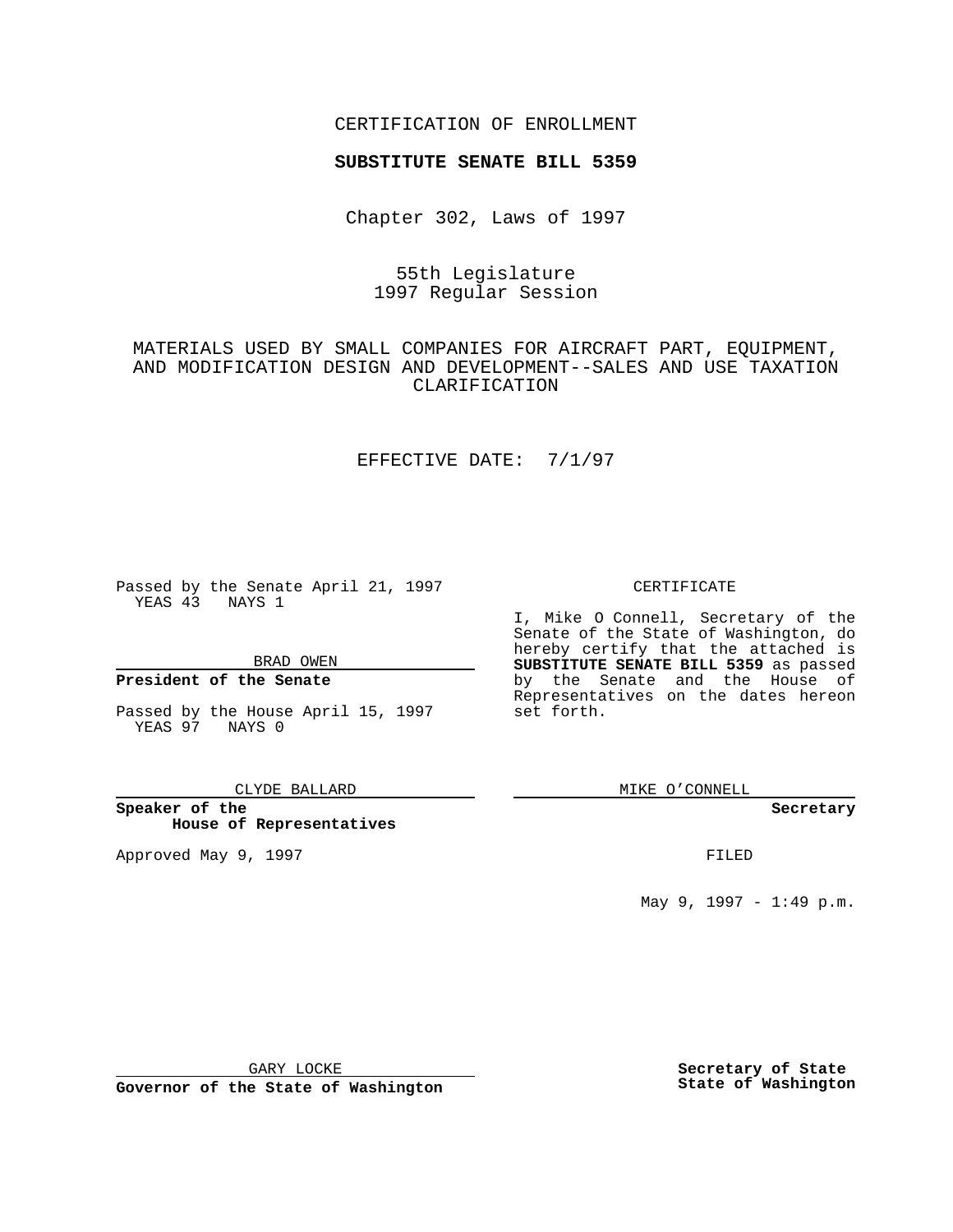## **SUBSTITUTE SENATE BILL 5359** \_\_\_\_\_\_\_\_\_\_\_\_\_\_\_\_\_\_\_\_\_\_\_\_\_\_\_\_\_\_\_\_\_\_\_\_\_\_\_\_\_\_\_\_\_\_\_

\_\_\_\_\_\_\_\_\_\_\_\_\_\_\_\_\_\_\_\_\_\_\_\_\_\_\_\_\_\_\_\_\_\_\_\_\_\_\_\_\_\_\_\_\_\_\_

### AS AMENDED BY THE HOUSE

Passed Legislature - 1997 Regular Session

## **State of Washington 55th Legislature 1997 Regular Session**

**By** Senate Committee on Ways & Means (originally sponsored by Senators Swecker, Fraser, West and Winsley)

Read first time 02/20/97.

 AN ACT Relating to clarifying the exemption from sales and use taxation of the materials used by small companies in the design and development of aircraft parts, auxiliary equipment, and aircraft modification; amending RCW 82.08.02566 and 82.12.02566; providing an effective date; and declaring an emergency.

6 BE IT ENACTED BY THE LEGISLATURE OF THE STATE OF WASHINGTON:

7 **Sec. 1.** RCW 82.08.02566 and 1996 c 247 s 4 are each amended to 8 read as follows:

9 (1) The tax levied by RCW 82.08.020 shall not apply to sales of 10 ((materials used in designing and developing aircraft parts, auxiliary 11 equipment, and aircraft modification whether from enterprise funds or 12 on a contract or fee basis for a taxpayer with gross sales of less than 13 twenty million dollars per year. This exemption may not exceed one 14 hundred thousand dollars for a taxpayer in a year)) tangible personal 15 property incorporated into a prototype for aircraft parts, auxiliary 16 equipment, or modifications; or to sales of tangible personal property 17 that at one time is incorporated into the prototype but is later 18 destroyed in the testing or development of the prototype.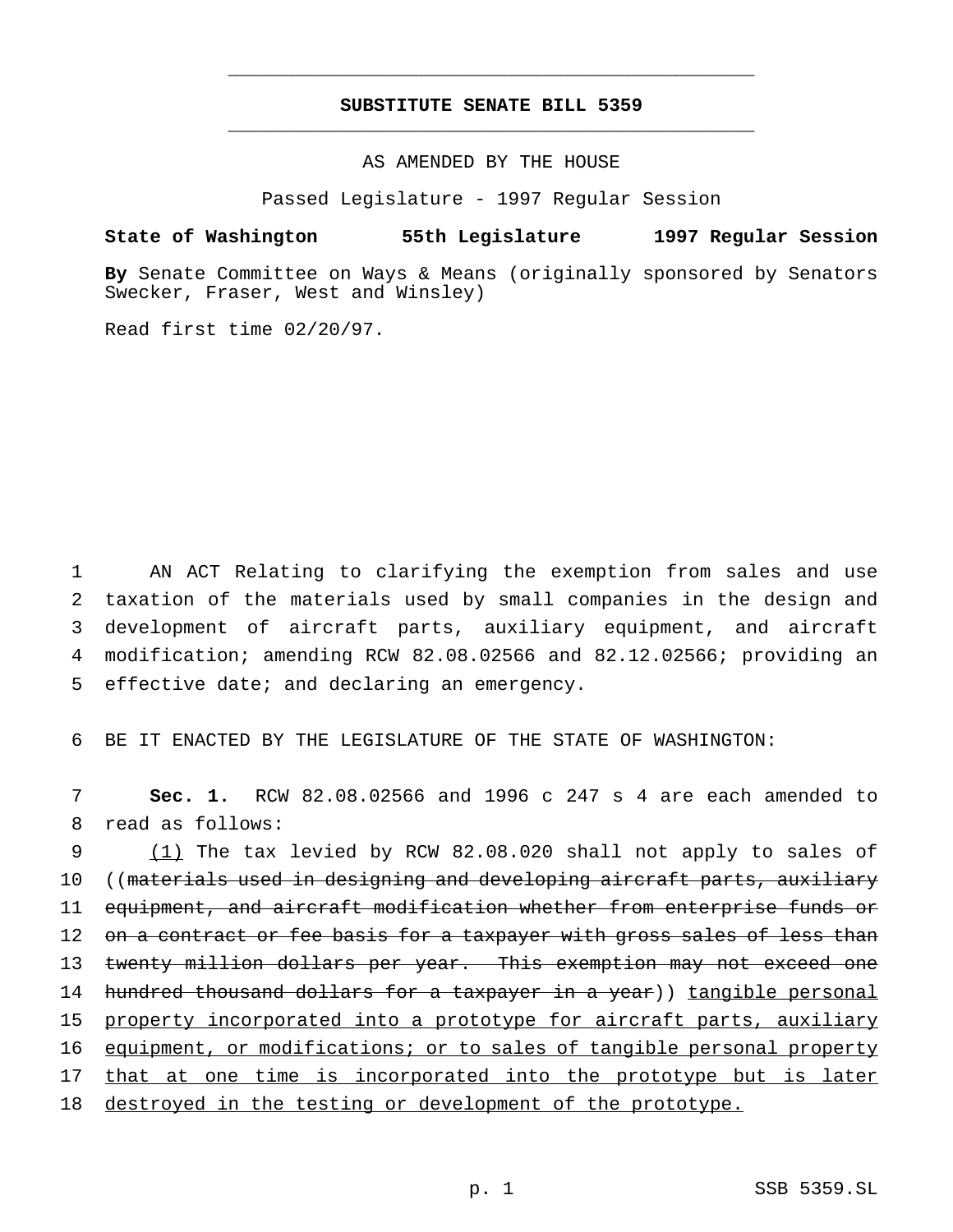(2) This exemption does not apply to sales to any person whose total taxable amount during the immediately preceding calendar year 3 exceeds twenty million dollars. For purposes of this section, "total taxable amount" means gross income of the business and value of products manufactured, less any amounts for which a credit is allowed under RCW 82.04.440.

 (3) State and local taxes for which an exemption is received under 8 this section and RCW 82.12.02566 shall not exceed one hundred thousand dollars for any person during any calendar year.

 **Sec. 2.** RCW 82.12.02566 and 1996 c 247 s 5 are each amended to read as follows:

12 (1) The provisions of this chapter shall not apply with respect to 13 the use of ((materials used in designing and developing aircraft parts, auxiliary equipment, and aircraft modification whether from enterprise 15 funds or on a contract or fee basis for a taxpayer with gross sales of less than twenty million dollars per year. This exemption may not 17 exceed one hundred thousand dollars for a taxpayer in a year)) tangible 18 personal property incorporated into a prototype for aircraft parts, auxiliary equipment, or modifications; or in respect to the use of tangible personal property that at one time is incorporated into the 21 prototype but is later destroyed in the testing or development of the 22 prototype.

 (2) This exemption does not apply in respect to the use of tangible personal property by any person whose total taxable amount during the 25 immediately preceding calendar year exceeds twenty million dollars. For purposes of this section, "total taxable amount" means gross income 27 of the business and value of products manufactured, less any amounts for which a credit is allowed under RCW 82.04.440.

29 (3) State and local taxes for which an exemption is received under this section and RCW 82.08.02566 shall not exceed one hundred thousand 31 dollars for any person during any calendar year.

 NEW SECTION. **Sec. 3.** This act is necessary for the immediate preservation of the public peace, health, or safety, or support of the state government and its existing public institutions, and takes effect July 1, 1997.